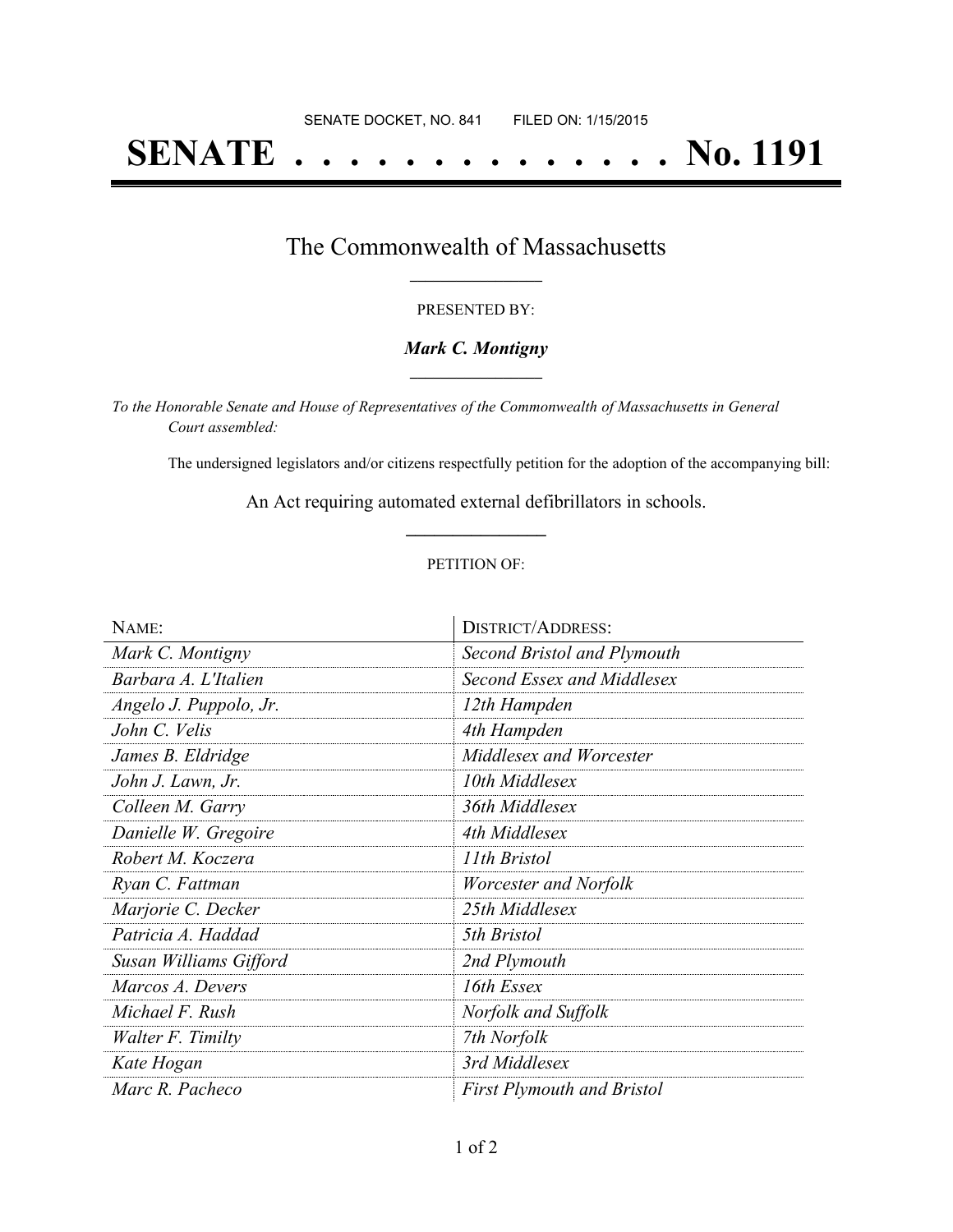| Brian M. Ashe   | 2nd Hampden  |
|-----------------|--------------|
| Jeffrey Sánchez | 15th Suffolk |
| Carole A. Fiola | 6th Bristol  |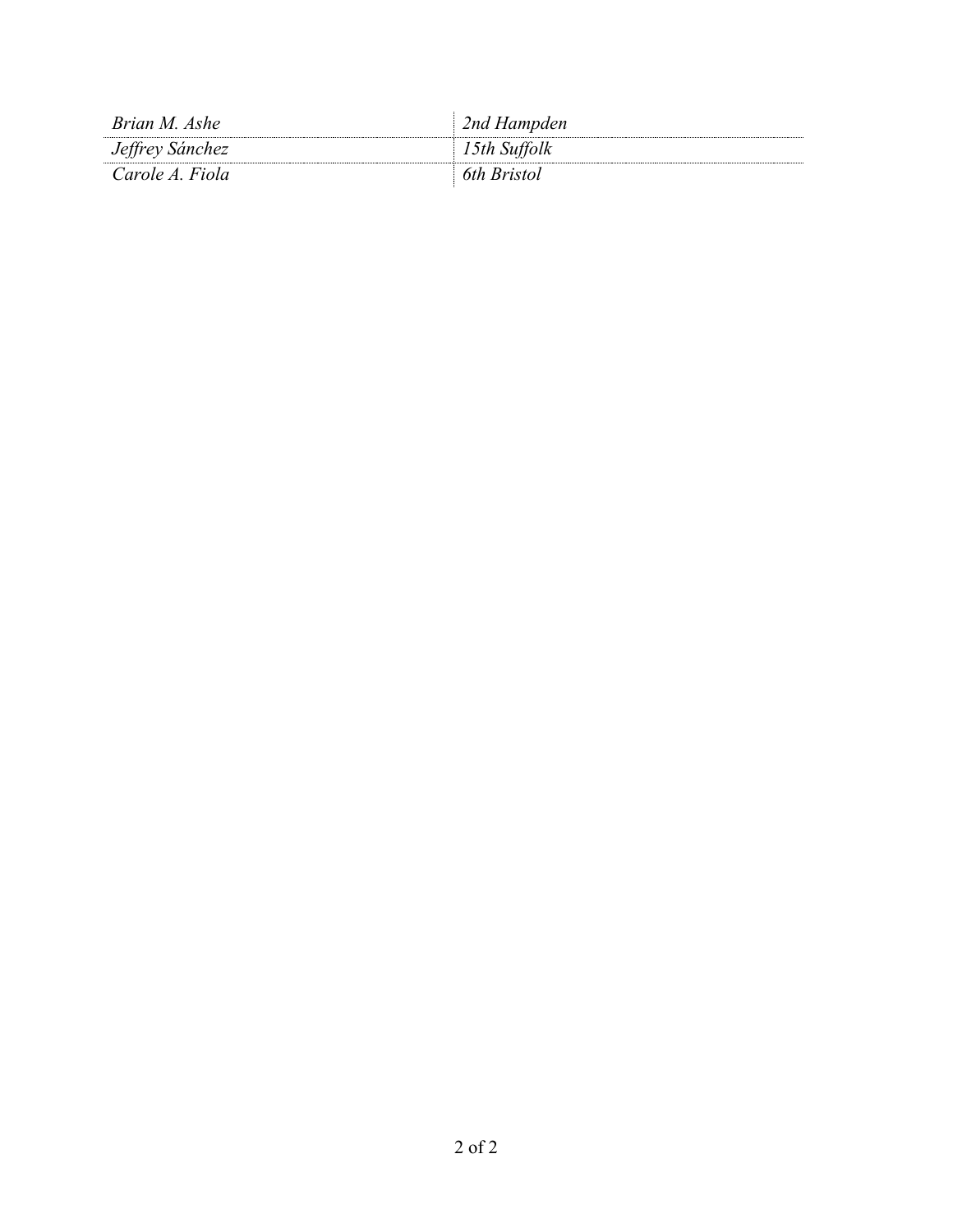#### SENATE DOCKET, NO. 841 FILED ON: 1/15/2015

## **SENATE . . . . . . . . . . . . . . No. 1191**

By Mr. Montigny, a petition (accompanied by bill, Senate, No. 1191) of Mark C. Montigny, Barbara L'Italien, Angelo J. Puppolo, Jr., John C. Velis and other members of the General Court for legislation to require automated external defibrillators in schools. Public Health.

### [SIMILAR MATTER FILED IN PREVIOUS SESSION SEE SENATE, NO. *1049* OF 2013-2014.]

## The Commonwealth of Massachusetts

**In the One Hundred and Eighty-Ninth General Court (2015-2016) \_\_\_\_\_\_\_\_\_\_\_\_\_\_\_**

**\_\_\_\_\_\_\_\_\_\_\_\_\_\_\_**

An Act requiring automated external defibrillators in schools.

Be it enacted by the Senate and House of Representatives in General Court assembled, and by the authority *of the same, as follows:*

|  | Section 1. Chapter 111 of the General Laws, as appearing in the 2012 official edition, is |  |  |
|--|-------------------------------------------------------------------------------------------|--|--|
|  |                                                                                           |  |  |

2 hereby amended by inserting after section 57D the following section:—

3 Section 57E. All public schools shall have a automatic external defibrillator on its

4 premises and shall have AED providers, as defined in section 12V½ of chapter 112 available.

5 The provisions of said section  $12V<sup>1</sup>$  of said chapter 112 shall be applicable to any action under

6 this section.

7 Section 2. On-site cardiac automated external defibrillator. 1. All Schools as defined by

8 Chapter 32 Section 1 shall provide and maintain on-site in each instructional school facility

9 automated external defibrillator (AED) equipment, as defined in section (1) in quantities and